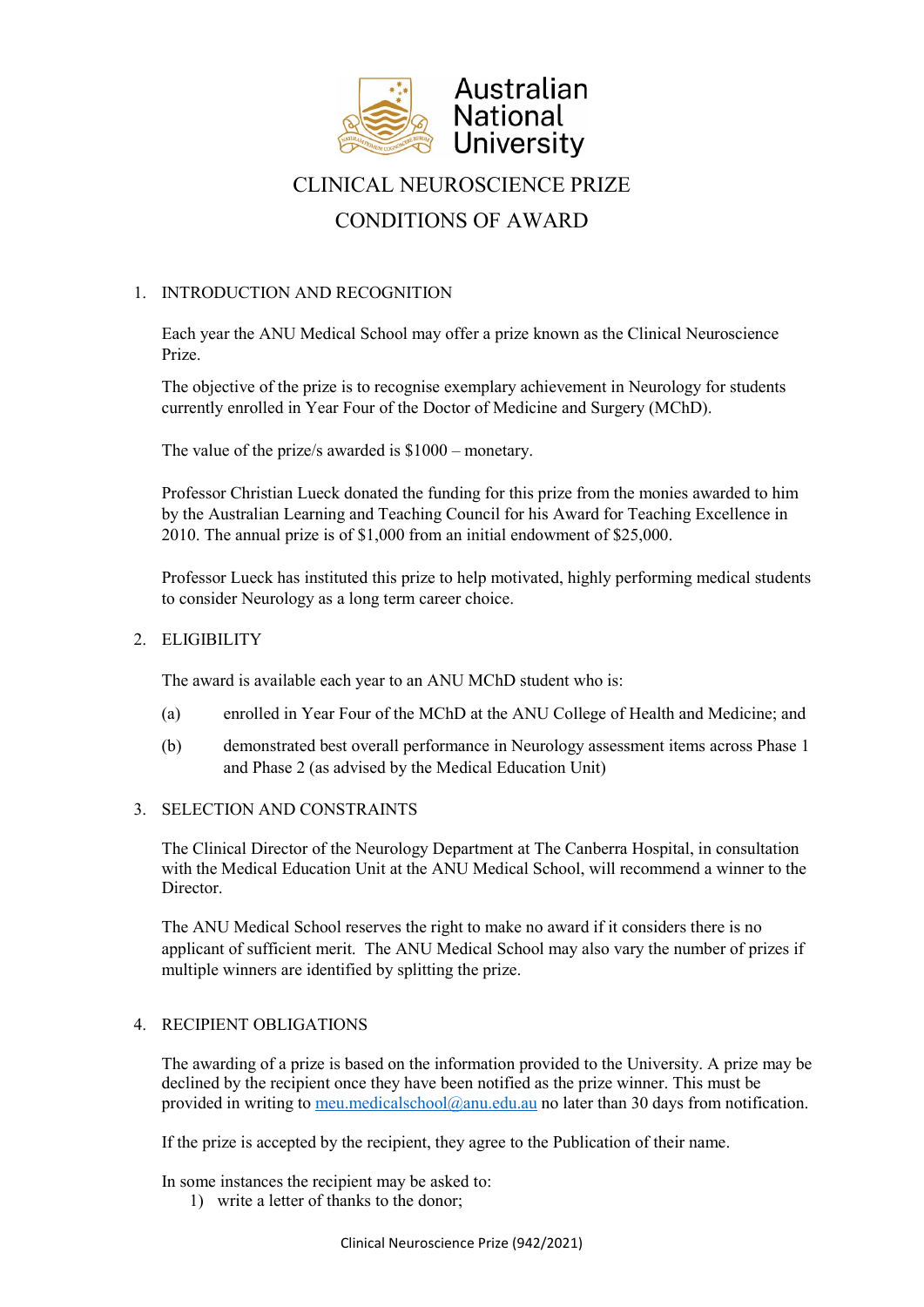2) participate in marketing activities and/or asked to provide a reflective statement.

#### 5. REVIEW OF PRIZE

The award will be reviewed:

- (a) if any eligibility requirements are to be amended
- (b) after 3 years

whichever is earliest.

### 6. VARIATION TO CONDITIONS OF AWARD

In exceptional circumstances and on a case-by-case basis, these conditions of award may be varied by the Director on the recommendation of the Clinical Director of the Neurology Department at The Canberra Hospital.

# 7. CONTACT WITH THE COLLEGE

All enquiries regarding the prize and changes, issues, or further information after acceptance should be made to:

*ANU Medical School ANU College of Health and Medicine Florey Building, Building 54 The Australian National University Canberra ACTON 2601 AUSTRALIA*

*Email[: meu.medicalschool@anu.edu.au](mailto:meu.medicalschool@anu.edu.au)*